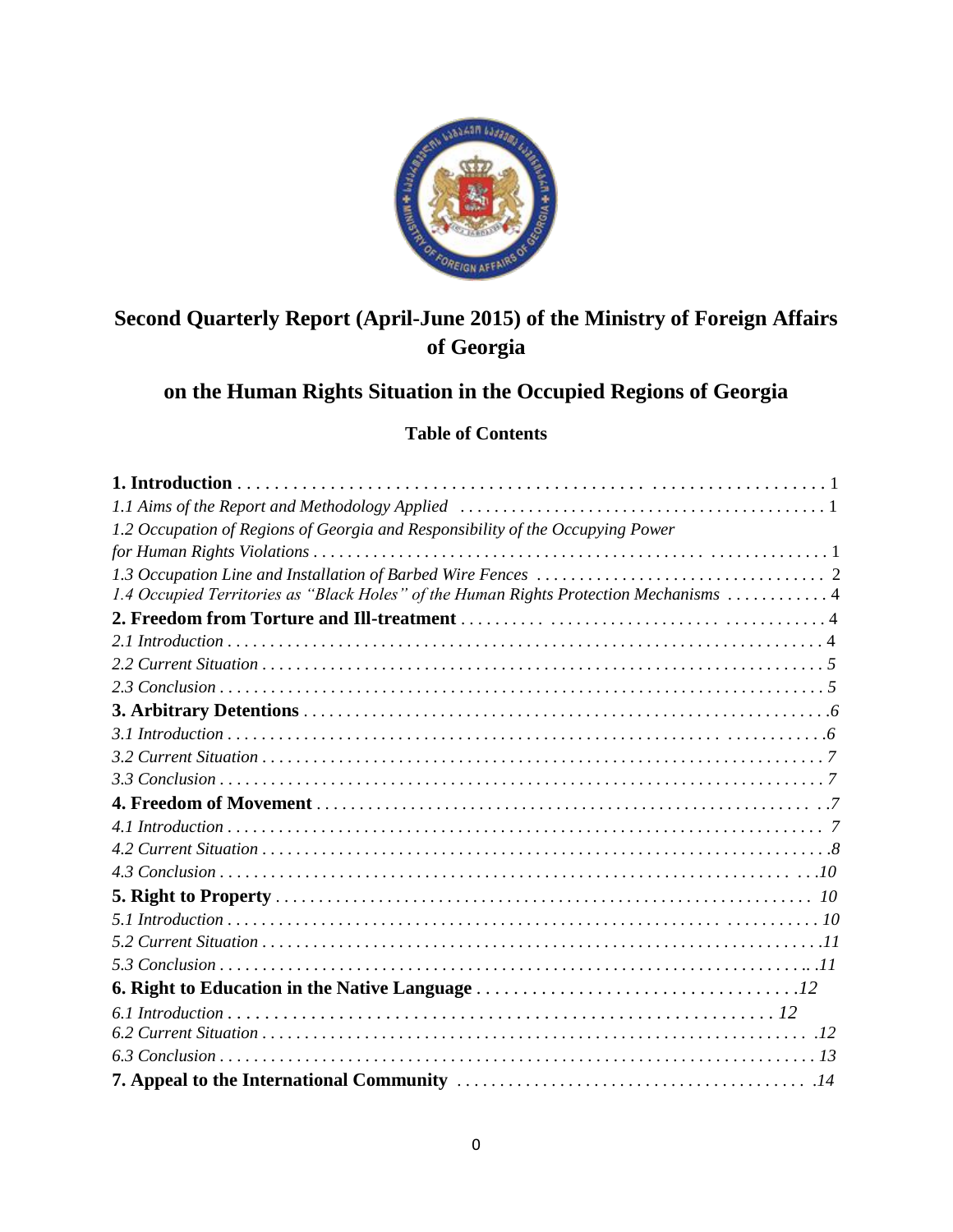# **1. Introduction**

 $\overline{a}$ 

# *1.1 Aims of the Report and Methodology Applied*

This is the second quarterly report of the Ministry of Foreign Affairs of Georgia, covering the period of April-June 2015 and aiming at assessing the human rights situation in the occupied regions of Georgia. The first quarterly report covered the period of January-March 2015. The Ministry of Foreign Affairs of Georgia will further continue the preparation of such reports on a quarterly basis. This reporting exercise aims to contribute to the provision of regular and updated information to the international community, to states as well as to international inter-governmental and non-governmental organizations, on the human rights situation in the occupied regions of Georgia.

As for the applied methodology, this reporting exercise consolidates and assesses existing information from various open sources, national and international, on violations of human rights in the occupied regions of Georgia. Due to limitations on its length, the report does not aim to collect/contain information on all cases of violations of human rights in the occupied regions of Georgia; it aims to consolidate and assess only some of the most known examples of violations. The methodology applied does not provide for the conduct of fact-finding visits to the occupied regions of Georgia, nor to the conduct of interviews. Therefore the methodology applied does not enable this reporting exercise to collect and produce new data on the human rights situation in the occupied regions of Georgia.

# *1.2 Occupation of Regions of Georgia and Responsibility of the Occupying Power for Human Rights Violations*

Currently, the territories of two regions of Georgia – Abkhazia, Georgia and the Tskhinvali Region, Georgia are occupied by the Russian Federation. The Russian Federation as the occupying power, exercises effective control over these territories. The occupation of regions of Georgia by the Russian Federation has been recognized by the international community.<sup>1</sup> As a result of military aggression, creeping annexation and occupation policy, well-planned and systematically implemented by the Russian Federation regarding the territory of Georgia, between 1991 and 2015 several hundreds of thousands of persons were expelled from their homes to become IDPs and refugees and they have been deprived of their internationally recognized right to a voluntary, safe and dignified return to places of their permanent residence.<sup>2</sup> It should be emphasized that during the reporting period<sup>3</sup> the United Nations General

<sup>&</sup>lt;sup>1</sup> For example, "Resolution on the Situation in Georgia" (2012), Parliamentary Assembly of the Organization for Security and Co-operation in Europe (OSCE PA), paragraphs 4 and 7; "European Parliament Resolution on the Conclusion of the Association Agreement with Georgia", 18 December 2014, European Parliament, paragraphs D and 11; "European Parliament Resolution on the Negotiations of the EU-Georgia Association Agreement", 17 November 2011, European Parliament, paragraph F; Resolution 1633 (2008) "The consequences of the war between Georgia and Russia", Parliamentary Assembly of the Council of Europe (PACE), paragraph 6; Resolution 1647 (2009) "Implementation of Resolution 1633 (2008) on the consequences of the war between Georgia and Russia", Parliamentary Assembly of the Council of Europe (PACE), paragraph 16; Resolution 1648 (2009) "The Humanitarian Consequences of the War between Georgia and Russia", Parliamentary Assembly of the Council of Europe (PACE), paragraphs 6, 24.14 and 24.15; Resolution 1801 (2011) "On Honouring of Obligations and Commitments by Georgia", Parliamentary Assembly of the Council of Europe (PACE), paragraph 22; Resolution 1916 (2013) "Georgia and Russia: the Humanitarian Situation in the Conflict and War-affected Areas", Parliamentary Assembly of the Council of Europe (PACE), paragraph 8.

<sup>&</sup>lt;sup>2</sup> Namely, as a result of the ethnic cleansings of 1991-1993 and 1998, approximately 450 000 persons were expelled from places of their permanent residence: approximately 20 000 persons from the Tskhinvali Region/South Ossetia, Georgia in 1991-1992; approximately 370 000 persons from Abkhazia, Georgia in 1992-1993; and approximately 60 000 from the Gali district Abkhazia,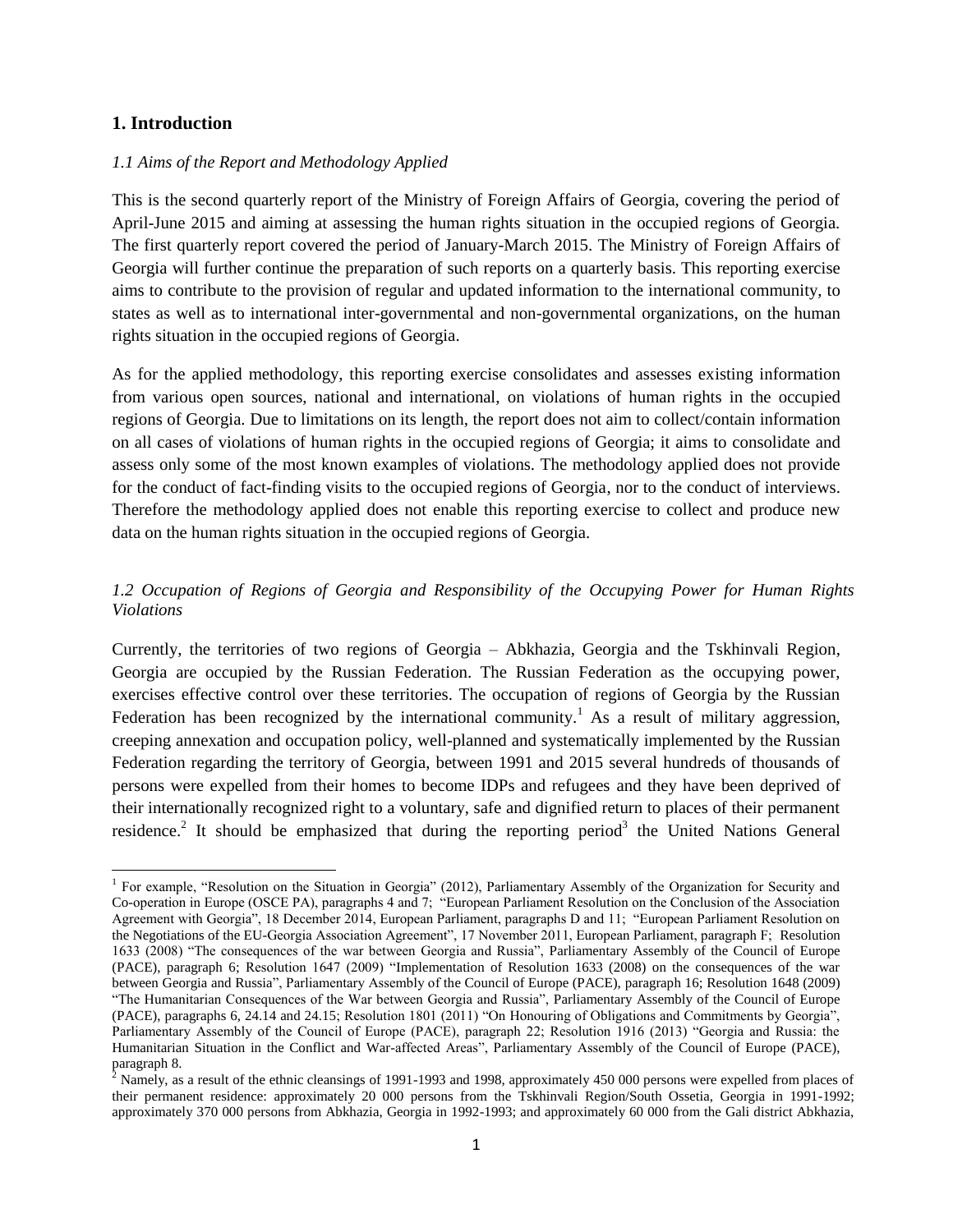Assembly adopted a resolution recognizing "the right of return of all internally displaced persons and refugees and their descendants, regardless of ethnicity, to their homes throughout Georgia, including in Abkhazia and the Tskhinvali region/South Ossetia".<sup>4</sup> It should be noted with particular emphasis, that recently the Russian Federation signed the so called "Treaty on Alliance and Strategic Partnership" with its occupation regime in Sokhumi and the so called "Treaty on Alliance and Integration" with its occupation regime in Tskhinvali: thus going well beyond its military occupation and laying ground for annexation<sup>5</sup> of Georgian territories. These so called "treaties" contradict principles of international law.<sup>6</sup>

During the reporting period<sup>7</sup>, the Committee of Ministers' Deputies of the Council of Europe, made a decision in which it recognized effective control of the Russian Federation in Abkhazia and Tskhinvali regions, namely it "called on the Russian Federation to facilitate and grant unrestricted access to the Council of Europe bodies, as well as the Secretariat delegation, when preparing the Secretary General's consolidated reports, to the areas affected by the conflict in Georgia; invited the Secretary General to engage in a dialogue with the Russian Federation and Georgia to this end."<sup>8</sup> Since the August War of 2008, the international community has been calling on the Russian Federation to bear responsibility for violations of human rights in the territories of Georgia which are under Russia's effective control.<sup>9</sup> The UN Human Rights Committee issued recommendations to the Russian Federation on the issue at its  $97<sup>th</sup>$ (2009) and  $113<sup>th</sup>$  (2015) sessions.<sup>10</sup> According to the European Parliament, "whereas Russia [in 2014] continues to occupy the Georgian regions of Abkhazia and the Tskhinvali region/South Ossetia, in violation of the fundamental norms and principles of international law; whereas ethnic cleansing and forcible demographic changes have taken place in the areas under the effective control of the occupying forces, which bear the responsibility for human rights violations in these areas, including violations of the rights to free movement, people-to-people contacts and education in one's native language."<sup>11</sup>

#### *1.3 Occupation Line and Installation of Barbed Wire Fences*

The occupation line along the administrative boundary line (ABL) with Abkhazia and the Tskhinvali Region separates Georgia from its two occupied territories. The occupation line, established by the occupying power since the August War of 2008, prevents several hundreds of thousands of IDPs and

Georgia in 1998. In addition, as a result of ethnic cleansing during the 2008 August War and its aftermath, tens of thousands IDPs and refugees from the Akhalgori district and its adjacent areas, as well as Kodori Gorge/Upper Abkhazia were expelled from places of their permanent residence.

 $3$  April-June 2015.

<sup>&</sup>lt;sup>4</sup> Resolution adopted by the General Assembly on 3 June 2015 on Status of internally displaced persons and refugees from Abkhazia, Georgia, and the Tskhinvali region/South Ossetia, Georgia. A/RES/69/286, paragraph 1. See also previous resolutions: 68/274 of 5 June 2014; 67/268 of 13 June 2013; 66/283 of 3 July 2012; 65/287 of 29 June 2011 etc.

<sup>&</sup>lt;sup>5</sup> "European Parliament Resolution on the Conclusion of the Association Agreement with Georgia", 18 December 2014, European Parliament, paragraph 11.<br><sup>6</sup> "The Council of Europe and the conflict in Georgia", decision of the Committee of Ministers' Deputies of the Council of

Europe,  $1227<sup>th</sup>$  Meeting (12 May 2015), paragraph 2.

 $7$  April-June 2015.

<sup>&</sup>lt;sup>8</sup> "The Council of Europe and the conflict in Georgia", decision of the Committee of Ministers' Deputies of the Council of Europe, 1227<sup>th</sup> Meeting (12 May 2015), paragraph 7.

<sup>&</sup>lt;sup>9</sup> For example, Resolution 1647 (2009) "Implementation of Resolution 1633 (2008) on the consequences of the war between Georgia and Russia", Parliamentary Assembly of the Council of Europe (PACE), paragraph 7; "European Parliament Resolution on the Negotiations of the EU-Georgia Association Agreement", 17 November 2011, European Parliament, paragraph F.

<sup>&</sup>lt;sup>10</sup> Concluding Observations of the UN Human Rights Committee: Russian Federation,  $97<sup>th</sup>$  Session, 2009, CCPR/C/RUS/CO/6 pp. 5-6; Concluding Observations of the UN Human Rights Committee: Russian Federation, 113<sup>th</sup> Session, 2015, CCPR/C/RUS/CO/7, p. 2.

<sup>&</sup>lt;sup>11</sup> "European Parliament Resolution on the Conclusion of the Association Agreement with Georgia", 18 December 2014, European Parliament, paragraph D.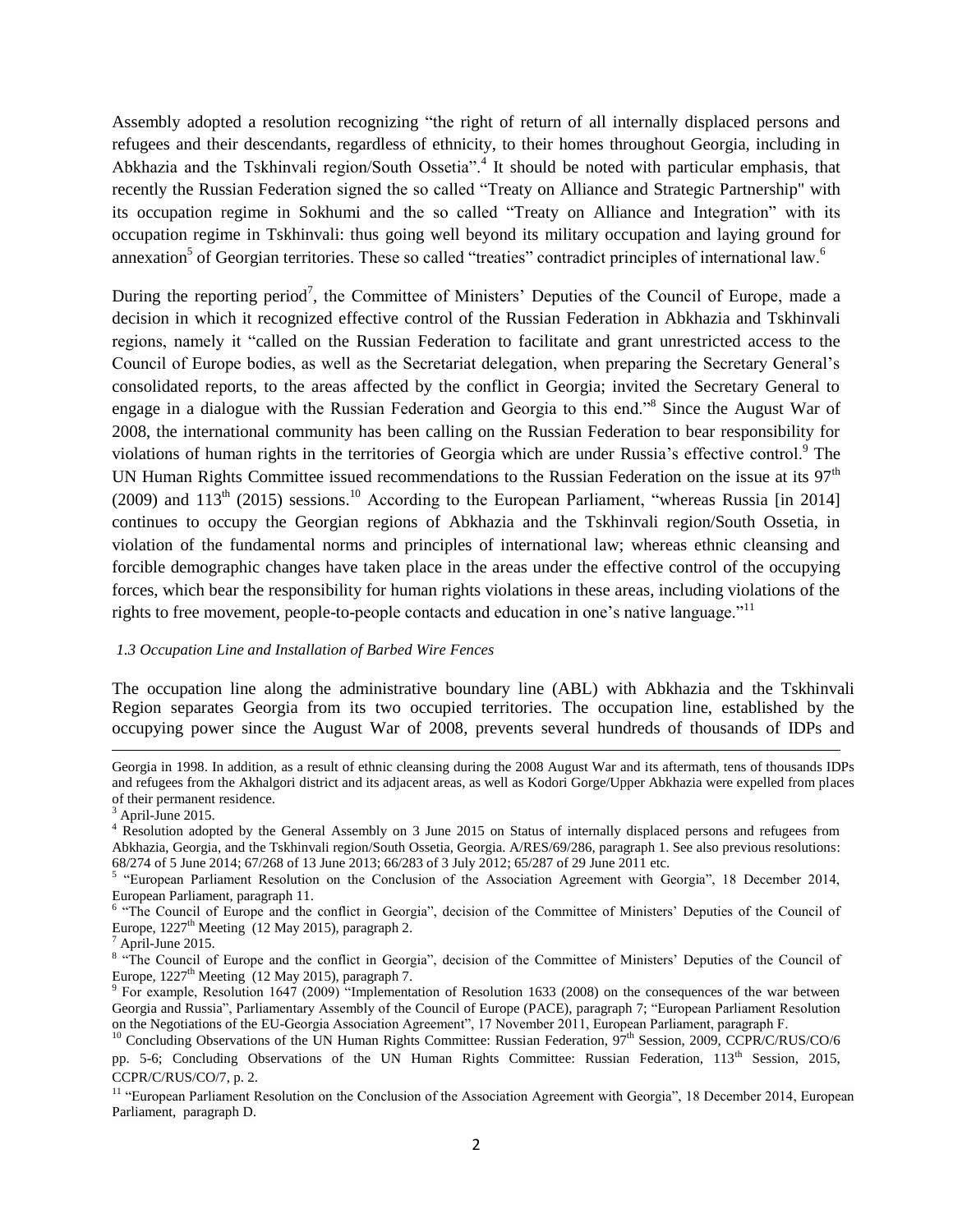refugees from returning to places of their permanent residence. In 2009 the transfer of the control of the occupation line to the Russian FSB officers puts further restrictions on ethnic Georgians: Russia continues to place undue restrictions on the local population wishing to cross the occupation line<sup>12</sup> that often runs through their orchards, yards, grazing fields, agricultural plots and cemeteries. People are regularly detained by Russian FSB officers for so called "illegal border crossings" while the operating crossing points along the occupation line allow crossings only to individuals having one of the types of "documents" recognized by the occupying power and based on vague criteria as to the validity of these documents.<sup>13</sup> Those unable to present those documents or show up at the crossing point out of working hours, are denied the right to cross, often leading to casualties among those locals, including children and women, seeking urgent medical treatment.

In the spring of 2011, the Russian occupation forces intensified the process of the installation of barbed wire fences and other artificial obstacles along the occupation lines in Abkhazia and the Tskhinvali Region (launched back in 2009). This process has been further intensified since January 2013 and is still ongoing. Currently, the total length of artificial barriers along the occupation line only in Tskhinvali Region is 51 km. In some segments, the barbed wire fence and the so called "border signs" have intruded into territory controlled by the Government of Georgia, thus extending the area of occupation.

The installation of barbed wire fences and artificial obstacles significantly affects the everyday life of the local population; namely it divides families and communities and prevents people-to-people contact; blocks the access of the local population to their agricultural lands and to potable/irrigation water systems; it prevents the local population from visiting religious sites and from having an access to cemeteries; and, most alarmingly, blocks local residents from reaching the emergency medical services. During the reporting period<sup>14</sup>, the Committee of Ministers' Deputies of the Council of Europe, made a decision in which it "expressed serious concern at the continued installation of barbwire fences and other artificial obstacles by the Russian Federation violating, *inter alia*, human rights and fundamental freedoms, including but not limited to the right to free movement, the right to property, the right to family life and the right to education in the native language of those residing within the Georgian regions of Abkhazia and South Ossetia and in the adjacent areas, as well as the fundamental right of IDPs to a safe and dignified return."<sup>15</sup> It should be noted that the installation of barbed wire fences along the occupation line in the Tskhinvali Region, Georgia, had a direct impact on 200 local families and some were compelled to flee, thus creating a further wave of IDPs. It should be emphasized that the international community condemned the process of the illegal installation of barbed wire fences and other artificial obstacles along the lines of occupation.<sup>16</sup>

<sup>&</sup>lt;sup>12</sup> Resolution 1683 (2009) "The War between Georgia and Russia: One Year After", Parliamentary Assembly of the Council of Europe (PACE), paragraphs 5 and 7.

<sup>&</sup>lt;sup>13</sup> Consolidated Report on the Conflict in Georgia, Council of Europe (November 2014 - March 2015), 22 April 2015, SG/Inf (2015) 18, paragraph 44.

 $14$  April-June 2015.

<sup>&</sup>lt;sup>15</sup> "The Council of Europe and the conflict in Georgia", decision of the Committee of Ministers' Deputies of the Council of Europe,  $1227<sup>th</sup>$  Meeting (12 May 2015), paragraph 3.

<sup>&</sup>lt;sup>16</sup> "Statement by the Spokesperson of EU High Representative Catherine Ashton on the placement of obstacles along administrative boundary lines in Georgia", 1 October 2013 (131001/02); "Pillay praises Georgia's plan to introduce comprehensive human rights reforms, Opening remarks by UN High Commissioner for Human Rights, Navi Pillay, at a press conference in Tbilisi." Georgia, 21 May 2014, available at: conference in Tbilisi." Georgia, 21 May 2014, available at: http://www.ohchr.org/EN/NewsEvents/Pages/DisplayNews.aspx?NewsID=14624#sthash.OkwTyUpY.dpuf; "State of Democracy, Human Rights and Rule of Law in Europe", Report by the Secretary General of the Council of Europe, 124<sup>th</sup> Session of the Committee of Ministers, 4-5 May 2014, p. 56; "EUMM: Recent installation of fences near Ditsi is unacceptable", 28.05.2013; "EUMM voices concern about the impact of fences on local communities", 02.08.2013; "EUMM notes resumption of fencing activities", 29.11.2013; "EUMM: Recent installation of fences near Ditsi is unacceptable", 28.05.2013; "EUMM voices concern about the impact of fences on local communities", 02.08.2013; "EUMM notes resumption of fencing activities", 29.11.2013.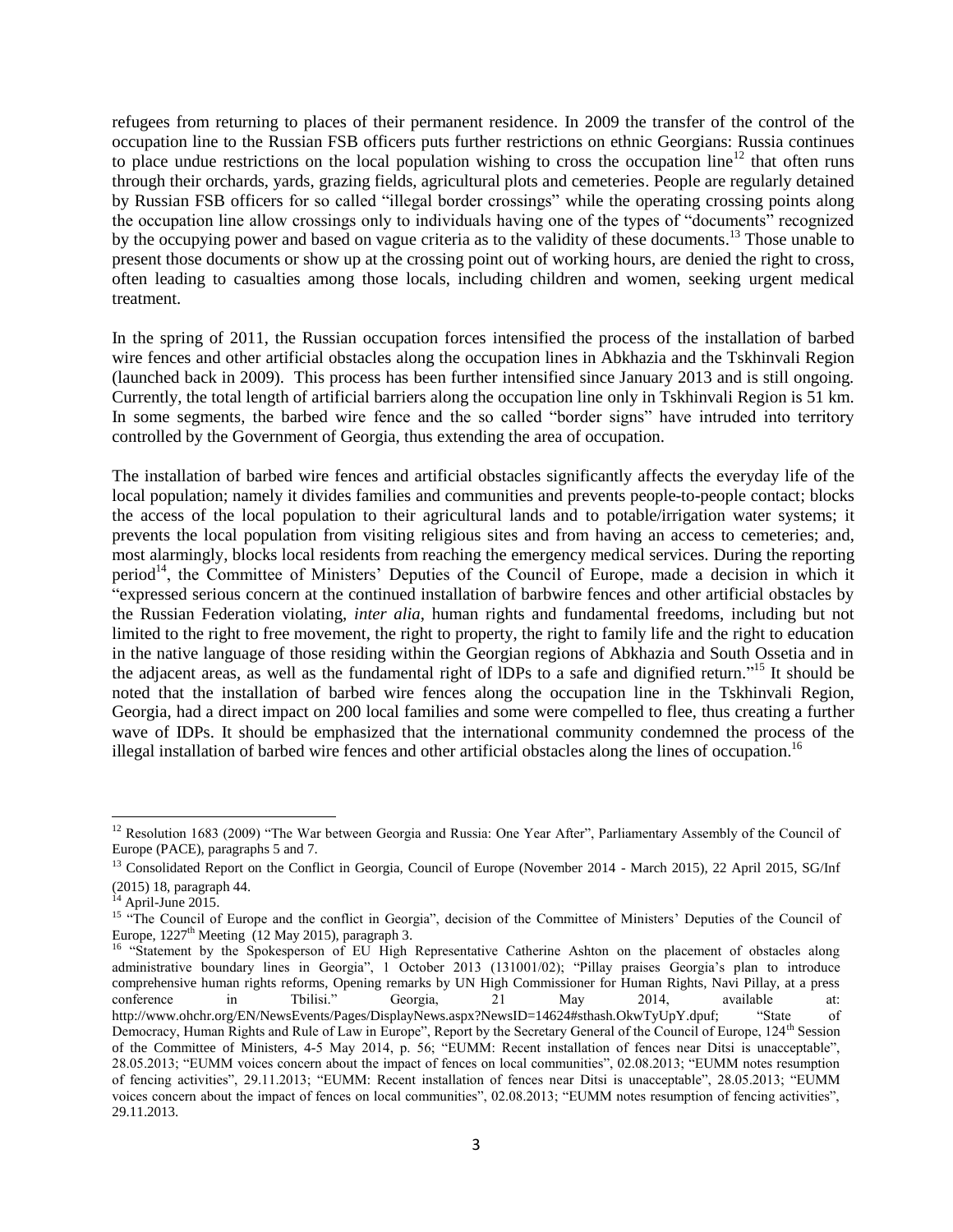#### *1.4 Occupied Territories as "Black Holes" of the Human Rights Protection Mechanisms*

Former UN High Commissioner for Human Rights, Navy Pillay, assessed Georgia's occupied territory of South Ossetia/Tskhinvali Region as a "black hole" and "one of the most inaccessible places on earth"; she noted that very little is known about what is happening in this area and "more attention needs to be paid to the situation of human rights in South Ossetia and Abkhazia." <sup>17</sup> Notably, the High Commissioner, similarly to other representatives of international organizations, was denied access to the occupied region. It is noteworthy that "the Assembly [PACE] considers it unacceptable that persons residing in Abkhazia and South Ossetia should not be effectively covered by the human rights protection mechanisms granted to them as citizens of a Council of Europe member state under the European Convention on Human Rights, as well as other relevant Council of Europe conventions, as a result of the consequences of the war between Russia and Georgia. Such a human rights protection black hole should not be allowed to exist within the Council of Europe area."<sup>18</sup>

These two regions still remaining under foreign military occupation, constitute above all dangerous black holes in verifying human rights violations and holding the violators accountable. Protection of human rights in the occupied regions of Georgia remains a challenge not only for the government of Georgia but also for the international community. For years, the Georgian authorities have been trying to involve international organizations in the issue of the protection of human rights in the occupied regions of Georgia. The Georgian government keeps on emphasizing the significance of the access of international human rights monitoring mechanisms in Abkhazia, Georgia and the Tskhinvali Region, Georgia.<sup>19</sup> It is deplorable that the European Union Monitoring Mission (EUMM) in Georgia is prevented from monitoring inside the occupied regions, as provided by the mandate. The occupying power, exercising effective control, has been preventing numerous international organizations, including humanitarian<sup>20</sup>, from entering those territories: this represents yet another blatant attempt to conceal grave human rights violations which systematically occur in this area. Here again it should be recalled that during the reporting period<sup>21</sup>, the Committee of Ministers of the Council of Europe called on the Russian Federation to grant access to the Council of Europe bodies to the Abkhazia and Tskhinvali regions of Georgia.<sup>22</sup>

#### **2.1 Freedom from Torture and Ill-treatment**

#### *2.1 Introduction*

According to some information sources, there are extremely bad conditions in the prisons in the occupied region of Abkhazia; some inmates experience extremely bad physical and physiological treatment.<sup>23</sup> During and after the August War of 2008, numerous cases were reported from the occupied regions of Georgia of torture and ill-treatment.<sup>24</sup> It should be noted that the European Committee for the Prevention

 $\overline{a}$ 

 $17$  "Pillay praises Georgia's plan to introduce comprehensive human rights reforms, Opening remarks by UN High Commissioner for Human Rights, Navi Pillay, at a press conference in Tbilisi." Georgia, 21 May 2014, available at: http://www.ohchr.org/EN/NewsEvents/Pages/DisplayNews.aspx?NewsID=14624#sthash.OkwTyUpY.dpuf

<sup>&</sup>lt;sup>18</sup> Resolution 1647 (2009) "Implementation of Resolution 1633 (2008) on the consequences of the war between Georgia and Russia", Parliamentary Assembly of the Council of Europe (PACE), paragraph 7.

<sup>&</sup>lt;sup>19</sup> Consolidated Report on the Conflict in Georgia, Council of Europe (October 2013-March 2014), 22 April 2014, SG/Inf (2014) 17, paragraph 39.

<sup>&</sup>lt;sup>20</sup> "Human Rights in the War-Affected Areas Following the Conflict in Georgia", OSCE/ODIHR, 27 November 2008, p. 72.

 $21$  April-June 2015.

<sup>&</sup>lt;sup>22</sup> "The Council of Europe and the conflict in Georgia", decision of the Committee of Ministers' Deputies of the Council of Europe,  $1227<sup>th</sup>$  Meeting (12 May 2015), paragraph 7.

<sup>&</sup>lt;sup>23</sup> See for example, Report of the Year 2014 of the Public Defender of Georgia on the Situation of Rights of the Population Affected by the Conflicts, 5 June 2015, page 23.

 $^{24}$  "Human Rights in the War-Affected Areas Following the Conflict in Georgia", OSCE/ODIHR, 27 November 2008, pp. 24-25,

p. 36, p. 59, 74; "August Ruins", Report of the Georgian Non-Governmental Organizations on Violations of Fundamental Human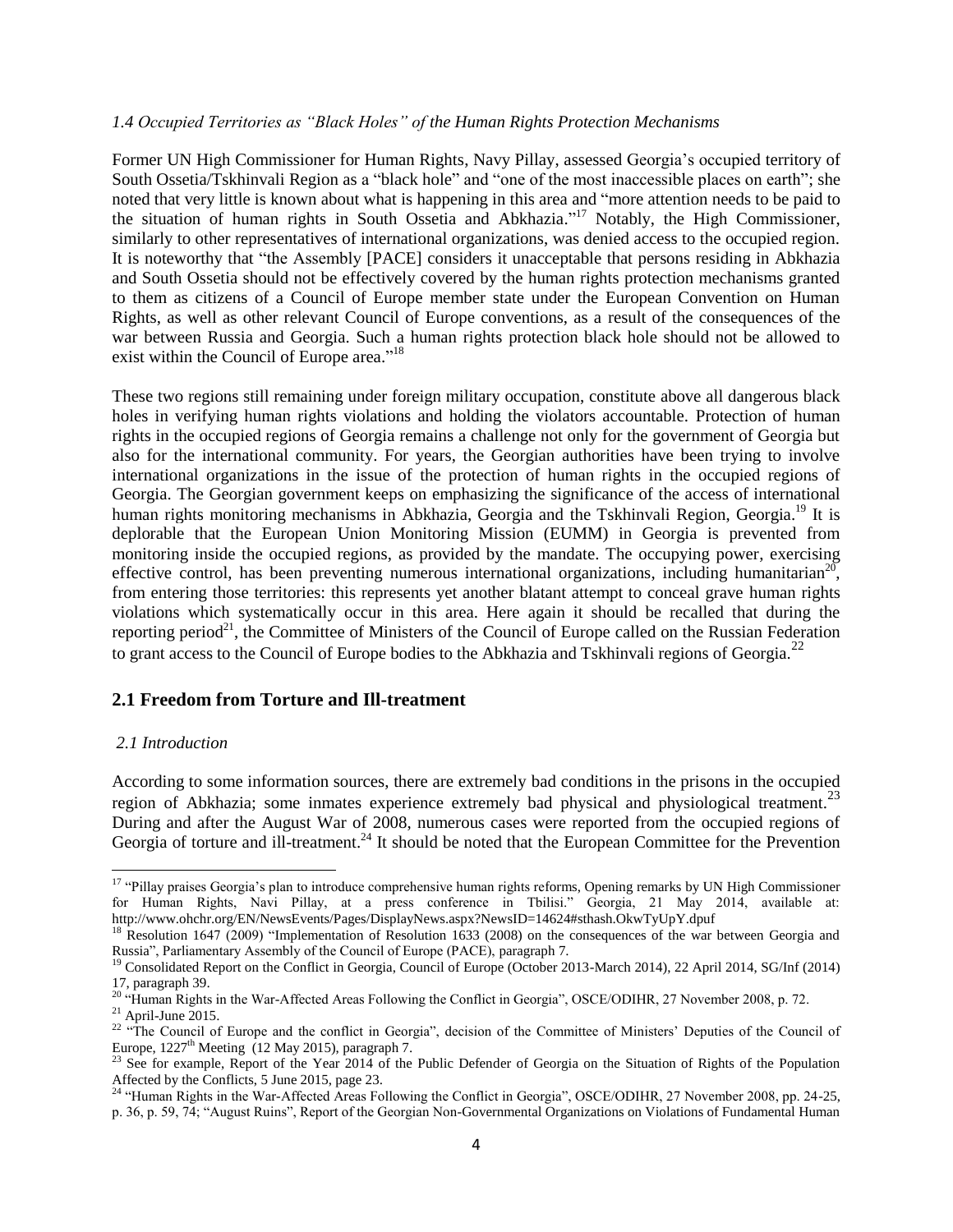of Torture and Inhuman or Degrading Treatment or Punishment (CPT) noted the practice of ill-treatment and abuse during detention, as well as poor detention conditions, in occupied Abkhazia.<sup>25</sup>

#### *2.2 Current Situation*

Numerous cases were noted during the reporting period<sup>26</sup> on violations of the right to freedom from torture and ill-treatment.<sup>27</sup> For example information available in the Georgian media and other open sources suggest the following: on  $3<sup>rd</sup>$  April 2015, husband and wife, residents of the village of Pirveli Otobaia, Gali district,<sup>28</sup> were detained by Russian FSB officers for so called "illegal border crossing" in the area of the village of Meore Otobaia, Gali district, and were taken to the *de facto* Abkhazia State Security office in Gali. During their detention while being interrogated, one detainee (the husband) was physically assaulted by the Russian FSB officers; on  $10<sup>th</sup>$  April 2015, a resident of the village Tagiloni, Gali district, was detained by Russian FSB officers for so called "illegal border crossing" in the area of the village of Nabakevi, Gali district, and was taken to the *de facto* Abkhazia State Security office in Gali. During the detention the detainee was severely beaten by the Russian FSB officers; on  $12<sup>th</sup>$  May 2015, two residents of the village of Nabakevi, Gali district, were detained by Russian FSB officers for so called "illegal border crossing" in the area of the village of Nabakevi, Gali district, and were taken to the *de facto* Abkhazia State Security office in Gali. During the detention the detainees were severely beaten by Russian FSB officers. According to information disseminated on  $8<sup>th</sup>$  June 2015, several Russian militaries raped<sup>29</sup> a woman in the village of Merkheuli on  $6<sup>th</sup>$  June 2015. The victim was a visitor from a neighbouring village. According to the same source, two Russian militaries, those blamed by family members of the victim, are relocated in the Bombora military base.<sup>30</sup>

#### *2.3 Conclusion*

Therefore it can be concluded that the situation described in the occupied regions of Georgia and examples provided for the reporting period $31$  constitute infringements on freedom from torture and illtreatment and therefore are violations of Article 7 of the International Covenant on Civil and Political Rights (ICCPR); Article 5 of the Universal Declaration of Human Rights (UDHR); Article 3 of the European Convention on Human Rights (ECHR); and the OSCE commitments<sup>32</sup>.

 $\overline{\phantom{a}}$ 

 $28$  Gali districted is located in the occupied Abkhazia region.

Rights and International Humanitarian Law, August War, 2008, Tbilisi 2009, p. 40; "Russia's Responsibility for Human Rights in Occupied Regions of Georgia" Submission from the Georgian Young Lawyers' Association (GYLA), National Institute for Human Rights (NIHR) and Human Rights Priority for consideration at the 113<sup>th</sup> Session of the Human Rights Committee (16 March – 2 April 2015) Russian Federation, p. 3 and 9.

<sup>&</sup>lt;sup>25</sup> Report on the visit to the region of Abkhazia, [Georgia,](http://www.cpt.coe.int/en/states/geo.htm) carried out by the European Committee for the Prevention of Torture and Inhuman or Degrading Treatment or Punishment (CPT) from 27 April to 4 May 2009. It should be also noted that in 2015, Mr Juan E. Mendez, the UN Special Rapporteur on Torture and Other Cruel, Inhuman and Degrading Treatment or Punishment visited Georgia, but was not allowed to visit the occupied regions of Georgia.

<sup>26</sup> April-June 2015.

 $27$  See weekly press reviews on the human rights violations and current events in Abkhazia, prepared by the Justice Department of Georgia's Autonomous Republic of Abkhazia, April-June 2015.

<sup>&</sup>lt;sup>29</sup> It should be noted that an act of rape by an official of the state can amount to torture under the ECHR (*Aydin v Turkey*, Judgment of 25 September 1997, paragraphs 83 and 86).

 $30$  See weekly press review on the human rights violations and current events in Abkhazia, prepared by the Justice Department of Georgia's Autonomous Republic of Abkhazia, April-June 2015.<br>
<sup>31</sup> April Inne 2015.

 $31$  April-June 2015.

 $32$  The Vienna Concluding Document (1989) prohibits torture and other cruel, inhuman or degrading treatment or punishment. Paragraph 23.4; The Paris Document (1990) also prohibits torture and other cruel, inhuman or degrading treatment or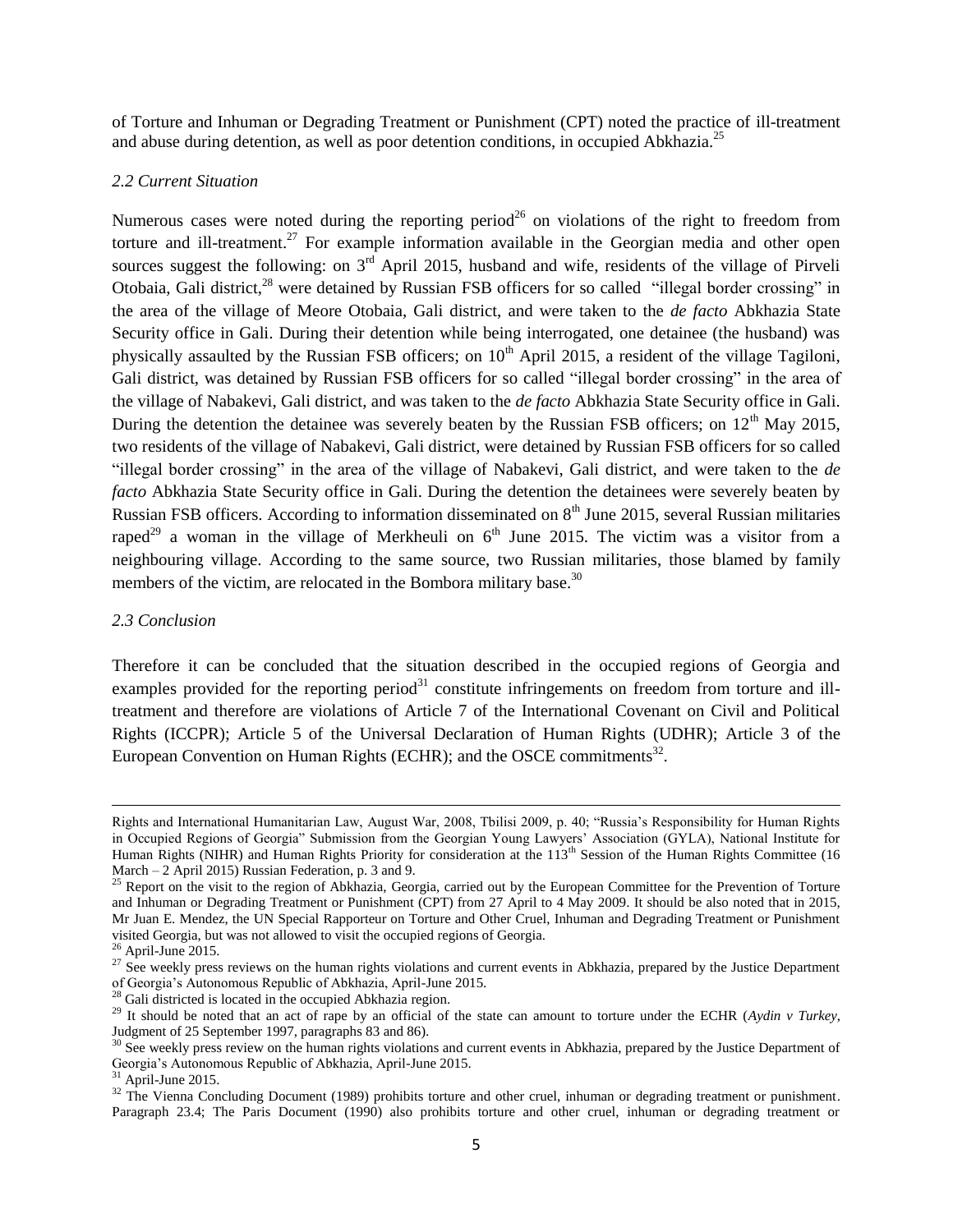# **3. Arbitrary Detention**

#### *3.1 Introduction*

Since the August War of 2008, in the occupied regions of Georgia, cases of arbitrary detention of ethnic Georgians have been very common; in addition, the Russian FSB officers regularly carry out arbitrary detention for so called "illegal border crossing" along the occupation line.<sup>33</sup> There are cases when Russian FSB officers enter the territory controlled by the central government of Georgia and detain local residents in their orchards, on village roads or in cemeteries (for example in the villages of Plavi, Bershueti and Zemo Sobisi, all located in the adjacent areas to the occupied Tskhinvali Region).<sup>34</sup> Between 2009 and March 2015, in total 2117 people were detained by Russian FSB officers for so called "illegal border crossing"; 1416 were detained along the occupation line in the Abkhazian region<sup>35</sup> and 701 in the Tskhinvali region.<sup>36</sup> The following number of arbitrary detentions took place by Russian officers in the years 2009-2014: 191 detainees in 2009; 191 detainees in 2010; 237 detainees in 2011; 294 detainees in 2012; 553 detainees in 2013; 512 detainees in 2014.<sup>37</sup> In most cases detention is followed by fines and later release.<sup>38</sup> It has been observed that the "detention period varies from several days up to several months or years without due access to procedural guarantees and right to fair trial."<sup>39</sup>

#### *3.2 Current Situation*

l

Numerous cases have been reported during the reporting period<sup>40</sup> on arbitrary detention in the occupied regions<sup>41</sup>. Numerous sources state that arbitrary detention took place during the reporting period. For example, information available in the Georgian media and other open sources report the following: on  $1<sup>st</sup>$ April 2015, a resident of the village of Kere, Gori district, was detained by Russian FSB officers for so

http://www.ohchr.org/EN/NewsEvents/Pages/DisplayNews.aspx?NewsID=14624#sthash.OkwTyUpY.dpuf

punishment; the Istanbul Charter for European Security commits to "eradicating torture and other cruel, inhuman or degrading treatment or punishment throughout the OSCE area." Paragraph 21.

<sup>33</sup> Georgia's Human Rights Report for 2013, United States Department of State, p. 15, available at: [http://www.state.gov/documents/organization/220492.pdf;](http://www.state.gov/documents/organization/220492.pdf) "Human Rights in the War-Affected Areas Following the Conflict in Georgia", OSCE/ODIHR, 27 November 2008, pp. 24-25, p. 25, pp. 37-38, 74; "August Ruins", Report of the Georgian Non-Governmental Organizations on Violations of Fundamental Human Rights and International Humanitarian Law, August War, 2008, Tbilisi 2009, p. 40; "Human Rights in Areas Affected by the South Ossetia Conflict. Special Mission to Georgia and Russian Federation", by Thomas Hammarberg, the Council of Europe Commissioner for Human Rights (Vladikavkaz, Tskhinvali, Gori, Tbilisi and Moscow, 22-29 August 2008), paragraph 94; "Pillay praises Georgia's plan to introduce comprehensive human rights reforms, Opening remarks by UN High Commissioner for Human Rights, Navi Pillay, at a press conference in Tbilisi." Georgia, 21 May 2014, available at:

<sup>34</sup> 2014 Annual Report of the Public Defender of Georgia on the Situation of Human Rights and Fundamental Freedom in Georgia, page 839.

<sup>&</sup>lt;sup>35</sup> However according to the Russian Border Guards' information, during the last 5 years, approximately 10 000 people were detained by them along the occupation line in the Abkhazian region for so called "illegal border crossing". See http://www.apsnypress.info/news/pogranupravlenie-fsb-rossii-v-abkhazii-otmechaet-pyatuyu-godovshchinu-so-dnyaobrazovaniya

<sup>&</sup>lt;sup>36</sup> "Georgian Citizens Detained by Russian Occupational Troops in 2009-2015", 18 May, 2015. Institute for Development of Freedom of Information (IDFI).

<sup>&</sup>lt;sup>37</sup> "Georgian Citizens Detained by Russian Occupational Troops in 2009-2015", 18 May, 2015. Institute for Development of Freedom of Information (IDFI).

<sup>&</sup>lt;sup>38</sup> Report of the Year 2014 of the Public Defender of Georgia on the Situation of Rights of the Population Affected by the Conflicts, 5 June 2015, page 21.

<sup>&</sup>lt;sup>39</sup> "Russia's Responsibility for Human Rights in Occupied Regions of Georgia" Submission from the Georgian Young Lawyers' Association (GYLA), National Institute for Human Rights (NIHR) and Human Rights Priority for consideration at the  $113<sup>th</sup>$ Session of the Human Rights Committee (16 March – 2 April 2015) Russian Federation, p. 3.

 $40$  April-June 2015.

<sup>&</sup>lt;sup>41</sup> See weekly press reviews on the human rights violations and current events in Abkhazia, prepared by the Justice Department of Georgia's Autonomous Republic of Abkhazia, April-June 2015.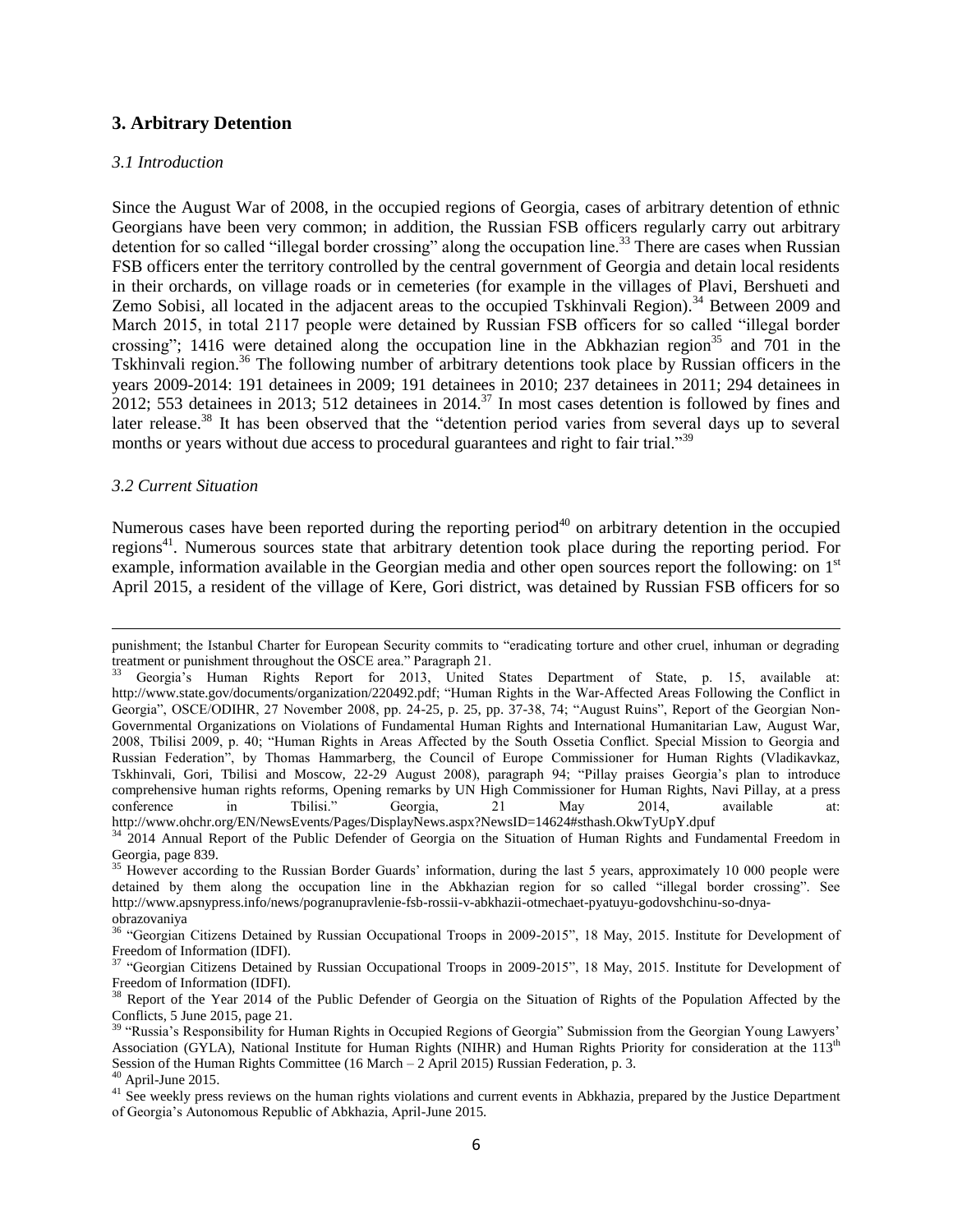called "illegal border crossing". The detainee was released on  $2<sup>nd</sup>$  April after paying a fine amounting to 2 000 rubles; on  $25<sup>th</sup>$  April 2015, an under age resident of the village of Nabakevi, Gali district, was detained by Russian FSB officers for so called "illegal border crossing" and was taken to the *de facto* Abkhazia State Security office in Gali; on 28<sup>th</sup> April 2015, seven residents of the villages of Nabakevi and Tagiloni, Gali district, were detained by Russian FSB officers for so called "illegal border crossing" and were taken to the *de facto* Abkhazia State Security office in Gali; on 10<sup>th</sup> May 2015, approximately 30 residents of Gali district, including a school child from the village of Nabakevi, Gali district, were detained by Russian FSB officers for so called "illegal border crossing" and were taken to the *de facto* Abkhazia State Security office in Gali; on 18<sup>th</sup> May 2015, a resident of the village of Adzvi, Gori district, was detained by Russian FSB officers for so called "illegal border crossing" in the area of the village of Adzvi, Gori district. The detainee was released on 19 May after paying a fine amounting to 2 000 rubles; on 3<sup>rd</sup> June 2015, two residents (mother and under age daughter) of the village of Nabakevi, Gali district, were detained by Russian FSB officers for so called "illegal border crossing" in the area of the village of Nabakevi, Gali district, and were taken to the *de facto* Abkhazia State Security office in Gali; on 9<sup>th</sup> June 2015, three residents of the village of Okumi, Gali district, were detained by Russian FSB officers for so called "illegal border crossing" in the area of the village of Nabakevi, Gali district, and were taken to the *de facto* Abkhazia State Security office in Gali; on 20<sup>th</sup> June 2015, a resident of Tbilisi was detained by Russian FSB officers for so called "illegal border crossing" in the area of the village of Mosabruni, Akhalgori district; on  $22<sup>nd</sup>$  June 2015, a resident of the village of Nabakevi, Gali district, was detained by Russian FSB officers for so called "illegal border crossing" and was taken to the *de facto* Abkhazia State Security office in Gali; on 30<sup>th</sup> June 2015, a resident of the village of Plevi, Khashuri district, was detained by Russian FSB officers for so called "illegal border crossing".<sup>42</sup>

#### *3.3 Conclusion*

Therefore it can be concluded that the situation described in the occupied regions of Georgia and examples provided for the reporting period<sup>43</sup> constitute arbitrary detention and therefore violations of Article 9 of the International Covenant on Civil and Political Rights (ICCPR); Article 3 of the Universal Declaration of Human Rights (UDHR); Article 5 of the European Convention on Human Rights (ECHR); and relevant provisions of the OSCE commitments<sup>44</sup>.

#### **4. Freedom of Movement**

#### *4.1 Introduction*

Russian FSB officers administering and controlling the occupation line prevent people, including hundreds of thousands of IDPs and refugees, from exercising their right to freedom of movement and freedom to choose their residence within the borders of the state.<sup>45</sup> The crossing regime that was established by the occupying power along the occupation line in the aftermath of the August War of 2008

 $42$  See weekly press reviews on the human rights violations and current events in Abkhazia, prepared by the Justice Department of Georgia's Autonomous Republic of Abkhazia, April-June 2015.

 $43$  April-June 2015.

<sup>44</sup> The Vienna Concluding Document (1989) provides for ensuring that no one is subjected to arbitrary arrest, detention or exile. Paragraph 23.1; According to the Moscow Document (1991) "no one will be deprived of his liberty except on such grounds and in accordance with such procedures as are established by law". Paragraph 23.1 (i).

<sup>&</sup>lt;sup>45</sup> Report of the Year 2014 of the Public Defender of Georgia on the Situation of Rights of the Population Affected by the Conflicts, 5 June 2015, pages 16-20.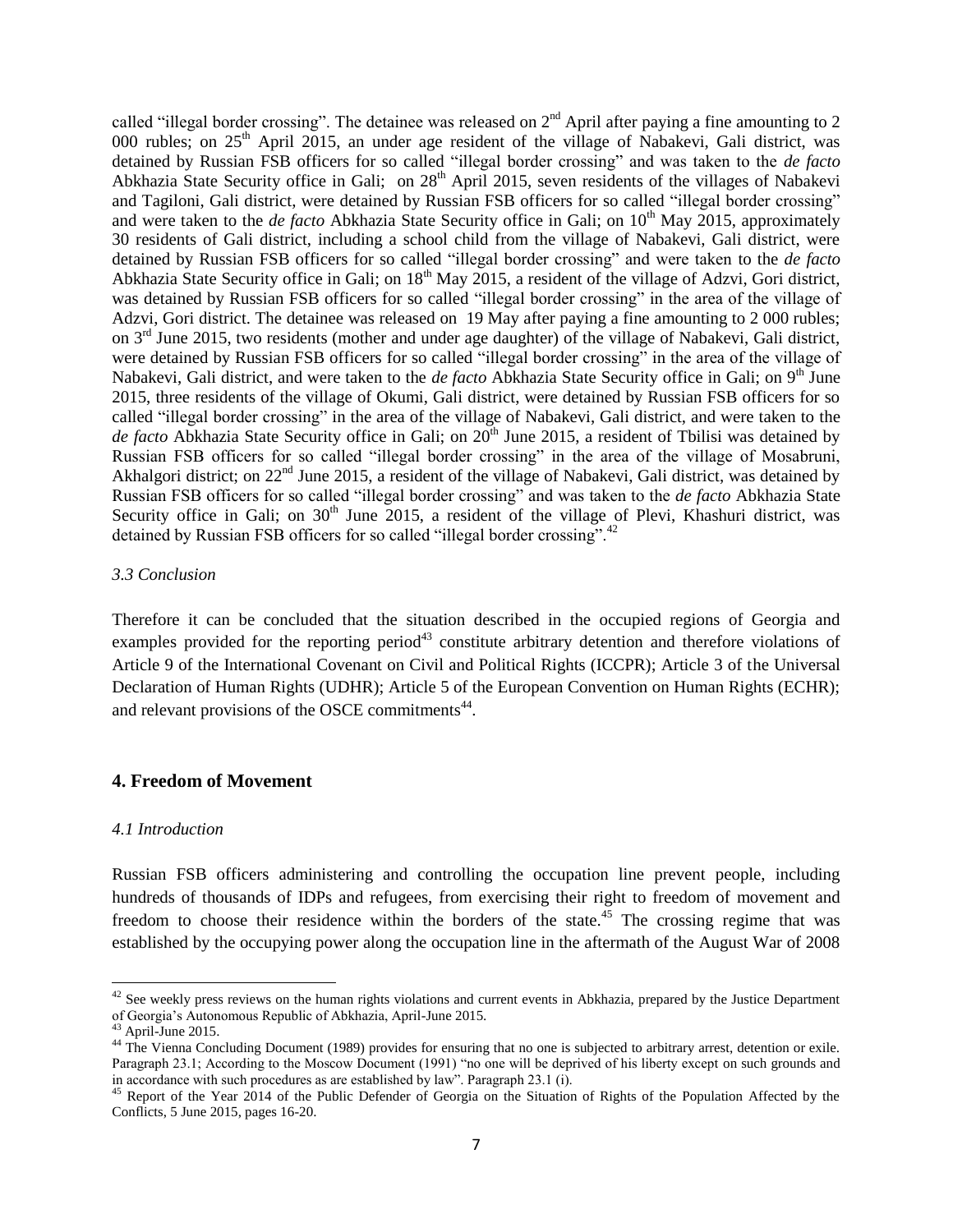puts restrictions and limitations on freedom of movement for people living on both sides of the administrative boundary line (ABL) with Abkhazia and the Tskhinvali Region. It has been argued by the Council of Europe that "[p]redictability and transparency of the crossing regime at the ABL continue to be hindered by the confusion surrounding the validity of documents used for crossing purposes. While the majority of people use an Abkhaz "passport", in some cases Forms N° 9 and old Soviet passports reportedly continue to be accepted. The period of validity of their use however remains unclear."<sup>46</sup> The Russian FSB officers guards place undue restrictions on the local population wishing to cross the occupation line; operating crossing points along the occupation lines function in conjunction with the illegal and discriminatory rules imposed by the Russian FSB officers.

## *4.2 Current Situation*

The situation described with regard to the freedom of movement continues and has remained unaltered between April and June 2015: numerous cases were reported during the reporting period<sup>47</sup> on violations of the right to freedom of movement<sup>48</sup>. Numerous sources suggest violations of the freedom of movement during the reporting period.

## *Restrictions on Medical Care*

On 4<sup>th</sup> May 2015, a 12 year old boy Irakli Tsaava, a resident of the village of Kvemo Barghebi, Gali district, died on the occupation line in the Abkhazia region. The child became a victim of the violation of his right to freedom of movement, namely the boy had severe health problems and his parents decided to take him across the occupation line in order to access medical care in Zugdidi, on the territory controlled by the central government of Georgia. However Russian FSB border officers did not allow him to cross the occupation line and that resulted in the death of the 12 year old child on the occupation line. The Ministry of Foreign Affairs of Georgia made a statement on this tragic case.<sup>49</sup> The Public Defender of Georgian issued a statement on the disseminated information on death of the child.<sup>50</sup> There are numerous other cases of individuals not allowed to enter territory controlled by the central government of Georgia.<sup>51</sup> For example, information available in the Georgian media and other open sources report the following: on  $27<sup>th</sup>$  April 2015, a resident of the village of Otobaia, Gali district, was not allowed to enter territory

<sup>46</sup> Consolidated Report on the Conflict in Georgia, Council of Europe (November 2014 - March 2015), 22 April 2015, SG/Inf  $(2015)$  18, paragraph 44.

 $47$  April-June 2015.

 $48$  See weekly press reviews on the human rights violations and current events in Abkhazia, prepared by the Justice Department of Georgia's Autonomous Republic of Abkhazia, April-June 2015.

Statement of the Ministry of Foreign Affairs of Georgia, 5 May 2015, available at: [http://www.mfa.gov.ge/News/%E1%83%A1%E1%83%90%E1%83%92%E1%83%90%E1%83%A0%E1%83%94%E1%83%9](http://www.mfa.gov.ge/News/%E1%83%A1%E1%83%90%E1%83%92%E1%83%90%E1%83%A0%E1%83%94%E1%83%9D-%E1%83%A1%E1%83%90%E1%83%A5%E1%83%9B%E1%83%94%E1%83%97%E1%83%90-%E1%83%A1%E1%83%90%E1%83%9B%E1%83%98%E1%83%9C%E1%83%98%E1%83%A1%E1%83%A2%E1%83%A0%E1%83%9D%E1%83%A1-%E1%83%92%E1%83%90%E1%83%9C%E1%83%AA%E1%83%AE%E1%83%90%E1%83%93%E1%83%94%E1%83%91%E1%83%90-(5).aspx?CatID=5&lang=en-US) [D-%E1%83%A1%E1%83%90%E1%83%A5%E1%83%9B%E1%83%94%E1%83%97%E1%83%90-](http://www.mfa.gov.ge/News/%E1%83%A1%E1%83%90%E1%83%92%E1%83%90%E1%83%A0%E1%83%94%E1%83%9D-%E1%83%A1%E1%83%90%E1%83%A5%E1%83%9B%E1%83%94%E1%83%97%E1%83%90-%E1%83%A1%E1%83%90%E1%83%9B%E1%83%98%E1%83%9C%E1%83%98%E1%83%A1%E1%83%A2%E1%83%A0%E1%83%9D%E1%83%A1-%E1%83%92%E1%83%90%E1%83%9C%E1%83%AA%E1%83%AE%E1%83%90%E1%83%93%E1%83%94%E1%83%91%E1%83%90-(5).aspx?CatID=5&lang=en-US)

[<sup>%</sup>E1%83%A1%E1%83%90%E1%83%9B%E1%83%98%E1%83%9C%E1%83%98%E1%83%A1%E1%83%A2%E1%83%A0](http://www.mfa.gov.ge/News/%E1%83%A1%E1%83%90%E1%83%92%E1%83%90%E1%83%A0%E1%83%94%E1%83%9D-%E1%83%A1%E1%83%90%E1%83%A5%E1%83%9B%E1%83%94%E1%83%97%E1%83%90-%E1%83%A1%E1%83%90%E1%83%9B%E1%83%98%E1%83%9C%E1%83%98%E1%83%A1%E1%83%A2%E1%83%A0%E1%83%9D%E1%83%A1-%E1%83%92%E1%83%90%E1%83%9C%E1%83%AA%E1%83%AE%E1%83%90%E1%83%93%E1%83%94%E1%83%91%E1%83%90-(5).aspx?CatID=5&lang=en-US) [%E1%83%9D%E1%83%A1-](http://www.mfa.gov.ge/News/%E1%83%A1%E1%83%90%E1%83%92%E1%83%90%E1%83%A0%E1%83%94%E1%83%9D-%E1%83%A1%E1%83%90%E1%83%A5%E1%83%9B%E1%83%94%E1%83%97%E1%83%90-%E1%83%A1%E1%83%90%E1%83%9B%E1%83%98%E1%83%9C%E1%83%98%E1%83%A1%E1%83%A2%E1%83%A0%E1%83%9D%E1%83%A1-%E1%83%92%E1%83%90%E1%83%9C%E1%83%AA%E1%83%AE%E1%83%90%E1%83%93%E1%83%94%E1%83%91%E1%83%90-(5).aspx?CatID=5&lang=en-US)

[<sup>%</sup>E1%83%92%E1%83%90%E1%83%9C%E1%83%AA%E1%83%AE%E1%83%90%E1%83%93%E1%83%94%E1%83%91](http://www.mfa.gov.ge/News/%E1%83%A1%E1%83%90%E1%83%92%E1%83%90%E1%83%A0%E1%83%94%E1%83%9D-%E1%83%A1%E1%83%90%E1%83%A5%E1%83%9B%E1%83%94%E1%83%97%E1%83%90-%E1%83%A1%E1%83%90%E1%83%9B%E1%83%98%E1%83%9C%E1%83%98%E1%83%A1%E1%83%A2%E1%83%A0%E1%83%9D%E1%83%A1-%E1%83%92%E1%83%90%E1%83%9C%E1%83%AA%E1%83%AE%E1%83%90%E1%83%93%E1%83%94%E1%83%91%E1%83%90-(5).aspx?CatID=5&lang=en-US) [%E1%83%90-\(5\).aspx?CatID=5&lang=en-US](http://www.mfa.gov.ge/News/%E1%83%A1%E1%83%90%E1%83%92%E1%83%90%E1%83%A0%E1%83%94%E1%83%9D-%E1%83%A1%E1%83%90%E1%83%A5%E1%83%9B%E1%83%94%E1%83%97%E1%83%90-%E1%83%A1%E1%83%90%E1%83%9B%E1%83%98%E1%83%9C%E1%83%98%E1%83%A1%E1%83%A2%E1%83%A0%E1%83%9D%E1%83%A1-%E1%83%92%E1%83%90%E1%83%9C%E1%83%AA%E1%83%AE%E1%83%90%E1%83%93%E1%83%94%E1%83%91%E1%83%90-(5).aspx?CatID=5&lang=en-US)

<sup>&</sup>lt;sup>50</sup> Statement of the Public Defender of Georgia of Georgia on the Death of a Boy along the Dividing Line with Abkhazia. 6 May 2015. http://www.ombudsman.ge/en/news/statement-of-the-public-defender-on-the-death-of-a-minor-on-the-administrativeboundary-line-with-abkhazia.page

<sup>&</sup>lt;sup>51</sup> It should be noted that the system of health care of Georgia operates a program that ensures free of charge medical treatment of people living in the occupied regions of Georgia. According to the official data, in 2014 from the occupied region of Abkhazia 352 ethnic Abkhazians benefited from this medical system on the territory controlled by the central government.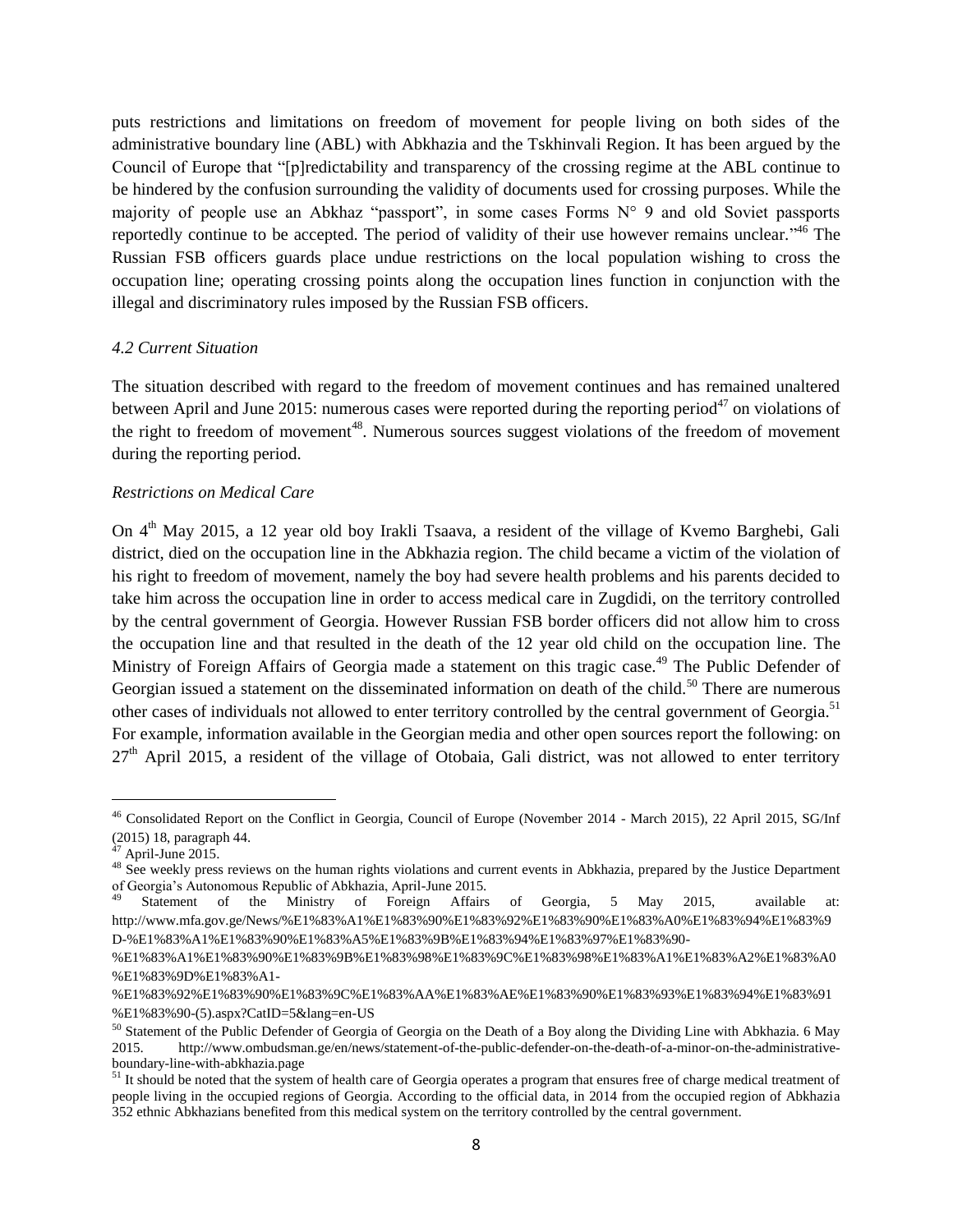controlled by the central government. The person suffered from a serious illness and needed treatment in Zugdidi Central Hospital, located on territory controlled by the central government of Georgia; on 22<sup>nd</sup> May 2015, a husband and wife and their two children, one of whom is two years old and suffers from asthma, all of them residents of the village of Okumi, Gali district, were detained by Russian FSB officers for so called "illegal border crossing" in the area of the village of Nabakevi, Gali district. The family intended to travel to territory controlled by the central government of Georgia for medical reasons. While detained, at the Russian FSB base, located in Nabakevi village, the child suffered from an asthma attack and was treated in the local ambulance. Finally, all detainees except the father of the family were released on condition that a payment to be made within a few days at the *de facto* Abkhazia State Security office in Gali.  $52$ 

## *Easter Holiday Restrictions*

 $\overline{\phantom{a}}$ 

It should be emphasized that during the reporting period, namely during the Orthodox Easter holiday on  $12<sup>th</sup>$  and  $13<sup>th</sup>$  April 2015, the so called entry points along the occupation line in the Tskhinvali region were closed. The decision was made by Russia's occupation regime in Tskhinvali, namely by the so called "South Ossetia Committee for State Security" in order to further restrict freedom of movement of local residents. In connection with this religious holiday there is a tradition of visiting churches and cemeteries on both sides of the occupation line. The Ministry of Foreign Affairs of Georgia made a statement on this case.<sup>53</sup>

## *Detention linked to "Jonjoli" Harvesting*

May is the month for the "Jonjoli" harvest in Georgia. "Jonjoli" or bladdernut is a shrub that grows wild in areas adjacent to the occupation line. "Jonjoli" is used for cooking in Georgia and is sold in markets; it constitutes the main source of income for some people living in villages. Information available in the Georgian media and other open sources report the following cases: in May 2015, dozens of people were detained by Russians FSB officers patrolling the occupation line in villages mostly around the town of Sachkere, which is a town located on territory controlled by the central government of Georgia. For example, on 8<sup>th</sup> May 2015, a resident of the village of Korbouli, Sachkhere district, was detained for so called "illegal border crossing" by Russian FSB officers while harvesting "jonjoli". The detainee was released on 13<sup>th</sup> May after paying a fine amounting to 2 000 rubles; on 16<sup>th</sup> May 2015, a resident of the village of Gorisa, Sachkhere district, was detained by Russian FSB officers while harvesting "jonjoli" for so called "illegal border crossing". The detainee was released on  $19<sup>th</sup>$  May after paying a fine amounting to 2 000 rubles; on 19<sup>th</sup> May 2015, a resident of the village Khvani, Sachkhere district, was detained by Russian FSB officers while harvesting "jonjoli" for so called "illegal border crossing". The detainee was released on  $26<sup>th</sup>$  May after paying a fine amounting to 2 000 rubles; on  $26<sup>th</sup>$  May 2015, a resident of the

 $52$  See weekly press reviews on the human rights violations and current events in Abkhazia, prepared by the Justice Department of Georgia's Autonomous Republic of Abkhazia, April-June 2015.

<sup>&</sup>lt;sup>53</sup> Statement of the Ministry of Foreign Affairs of Georgia in reaction to the closing of the so-called entry points along the Tskhinvali region's occupation line during the Easter holiday, 11 April 2015, available at: http://www.mfa.gov.ge/News/%E1%83%92%E1%83%90%E1%83%9C%E1%83%AA%E1%83%AE%E1%83%90%E1%83%9 3%E1%83%94%E1%83%91%E1%83%90-

<sup>%</sup>E1%83%AA%E1%83%AE%E1%83%98%E1%83%9C%E1%83%95%E1%83%90%E1%83%9A%E1%83%98%E1%83%A1 -%E1%83%A0%E1%83%94%E1%83%92%E1%83%98%E1%83%9D%E1%83%9C%E1%83%A8%E1%83%98-

<sup>%</sup>E1%83%A1%E1%83%90%E1%83%90%E1%83%A6%E1%83%93%E1%83%92%E1%83%9D%E1%83%9B%E1%83%9D- %E1%83%93%E1%83%A6%E1%83%94%E1%83%A1%E1%83%90%E1%83%A1%E1%83%AC%E1%83%90%E1%83%A3 %E1%83%9A.aspx?CatID=5&lang=en-US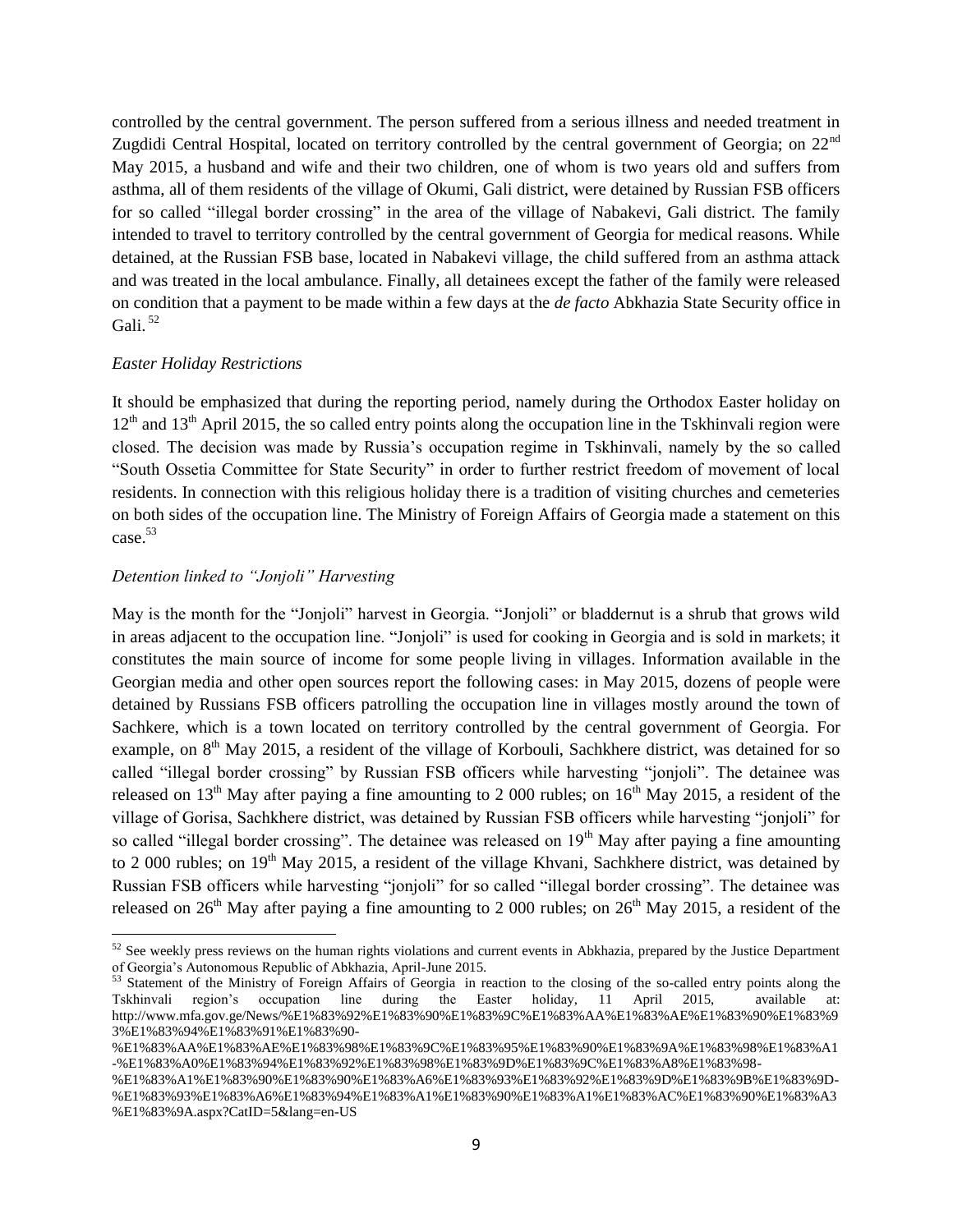village Argveti, Sachkhere district, was detained by Russian FSB officers while harvesting "jonjoli" for so called "illegal border crossing." The detainee was released on 1<sup>st</sup> June after paying a fine amounting to  $2,000$  rubles.<sup>54</sup>

#### *4.3 Conclusion*

Therefore it can be concluded that the situation described in the occupied regions of Georgia and examples provided for the reporting period<sup>55</sup> constitute violations of the right to freedom of movement, namely of Article 12 of the International Covenant on Civil and Political Rights (ICCPR); Article 13 of the Universal Declaration of Human Rights (UDHR); Article 2, Protocol No. 4 of the European Convention on Human Rights (ECHR); and the OSCE freedom of movement commitments<sup>56</sup>. And limitations imposed by the Russian FSB officers on freedom of movement and residence in the occupied regions of Georgia cannot be considered as permissible.<sup>57</sup> It can be further concluded that limitations on freedom of movement in the occupied regions of Georgia violate the economic, social and cultural rights under the International Covenant on Economic, Social and Cultural Rights and relevant international instruments. <sup>58</sup>

# **5. Right to Property**

#### *5.1 Introduction*

The issue of homes and property lost during the conflicts in Georgia remains unsolved. For years, the right to property has been subject to systematic and gross violations in the occupied regions of Georgia; hundreds of houses of ethnic Georgians were burned/destroyed deliberately during and after the August War of 2008.<sup>59</sup> For example, in the village of Zardiaantkari, Gori district, most of the houses were

 $\overline{a}$ 

<sup>&</sup>lt;sup>54</sup> See weekly press reviews on the human rights violations and current events in Abkhazia, prepared by the Justice Department of Georgia's Autonomous Republic of Abkhazia, April-June 2015.

<sup>55</sup> April-June 2015.

<sup>&</sup>lt;sup>56</sup> According to paragraph 33 of the Moscow Document (1991), the OSCE participating States are obliged to remove all restrictions with regard to travel within the territory of a State and with regard to residence for those entitled to permanent residence within the territory of a State. And according to paragraph 20 of the Vienna Concluding Document (1989), the OSCE participating States are committed to secure the right of everyone to freedom of movement and residence within the borders of a State.

 $57$  For example, under paragraph 3 of Article 12 of the ICCPR, the following measures could constitute permissible restrictions on the right under paragraph 1: traffic safety rules, restrictions on access to nature reserves, avalanche zones, quarantine zones, and prohibitions on unlicensed access to private property. (Joseph, S. Schultz J. and Castan, M. *The International Covenant on Civil and Political Rights: Cases, Materials and Commentary* (Oxford: Oxford University Press, 2004, p. 364). According to paragraphs 3 and 4 of Article 2, Protocol No. 4 of the ECHR, any measure restricting the right in paragraph 1 must be lawful and pursue one of the legitimate aims listed and strike a fair balance between the public interest and the individual's rights. (*Riener v Bulgaria,* (App.46343/9), 23 May 2006, (2007) 45 EHRR 723, paragraph 109).

 $58$  It is of great significance to note that limitations on freedom of movement in the occupied regions of Georgia divides families and communities; blocks the access of the local population to their agricultural lands and potable/irrigation water systems; prevents the local population from visiting religious sites and from having access to cemeteries; restricts the right to education in the native language; and most alarmingly, blocks local residents from reaching the emergency medical services. It has been argued that socio-economic conditions of people residing in the vicinity of the occupation line is grave. For example, see "Information Bulletin of Public Defender of Georgia: On Human Rights of Conflict Affected Population", Public Defender of Georgia, 2014, pp. 5-7.

<sup>59</sup> "Human Rights in the War-Affected Areas Following the Conflict in Georgia", OSCE/ODIHR, 27 November 2008, pp. 24-25, pp. 26-28; p. 42; pp. 44-45, p. 61; "August Ruins", Report of the Georgian Non-Governmental Organizations on Violations of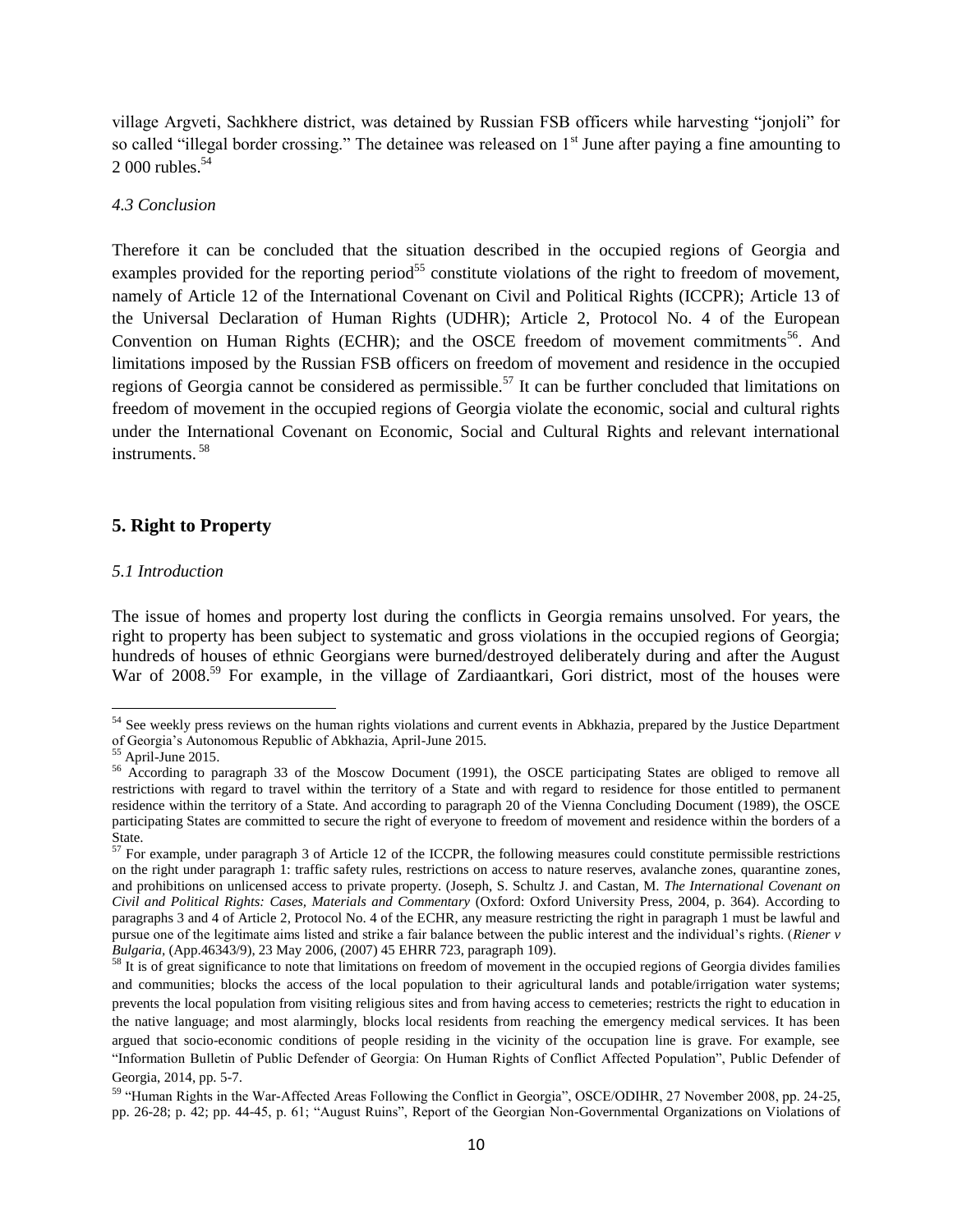destroyed.<sup>60</sup> And in the village of Gugutiantkari, Gori district, the residents lost access to 50 per cent of their agricultural land plots since they are located now on the other side of the occupation line.

## *5.2 Current Situation*

The situation described with regard to the right to property remained the same between April and June 2015. Numerous sources suggest continuing violations of the rights to property during the reporting period<sup>61</sup>: for example, according to information disseminated on  $23<sup>rd</sup>$  April 2015, Russian occupation forces were carrying out in the Gali and Ochamchire districts demolition of houses of ethnic Georgians. According to the same source, ethnic Georgians living in Gali reported the following via telephone "the process of the demolition of houses in some villages of Gali district and in the town of Gali itself has already started. These are houses that have been deserted since the nineties. Owners of these houses, ethnic Georgians, were expelled in the nineties and never allowed to return due to the fact that members of their families fought in the conflict in order to protect their houses and families." According to the information disseminated, dozens of houses were demolished in the low zone villages of Gali district and along Komkavshirebi Street, Gali. Four houses were demolished in the village of Okumi. More houses were demolished in the Gali district than in the Ochamchire district. According to the same source, it is planned to sell these plots of lands for building new houses.<sup>62</sup> And according to information disseminated on 10<sup>th</sup> June 2015, Mr Raul Khajinba, met organizations of war veterans. At the meeting he declared that from the "Prosecutor's Office" he received a list of 100 free flats in the capital Sokhumi and these flats will be handed free of charge to Abkhaz war veterans and newly established families. It should be noted that these free 100 flats in Sokhumi represent the property of IDPs.<sup>63</sup> It should be emphasized that during the reporting period the United Nations General Assembly made a resolution stressing "the need to respect the properly rights of all internally displaced persons and refugees affected by the conflicts in Georgia and to refrain from obtaining property in violation of these rights".<sup>64</sup>

#### *5.3 Conclusion*

Therefore it can be concluded that the situation described in the occupied regions of Georgia and examples provided for the reporting period<sup>65</sup> violate the right to property, namely Article 17 of the

 $\overline{\phantom{a}}$ Fundamental Human Rights and International Humanitarian Law, August War, 2008, Tbilisi 2009, p. 28; "Human Rights in Areas Affected by the South Ossetia Conflict. Special Mission to Georgia and Russian Federation", by Thomas Hammarberg, the Council of Europe Commissioner for Human Rights (Vladikavkaz, Tskhinvali, Gori, Tbilisi and Moscow, 22-29 August 2008), paragraph 94; "Russia's Responsibility for Human Rights in Occupied Regions of Georgia" Submission from the Georgian Young Lawyers' Association (GYLA), National Institute for Human Rights (NIHR) and Human Rights Priority for consideration at the 113<sup>th</sup> Session of the Human Rights Committee (16 March – 2 April 2015) Russian Federation, p. 4 and 9.

<sup>&</sup>lt;sup>60</sup> "Special Report of the Public Defender of Georgia on Human Rights in the Conflict Affected Region, Zardiaantkari: Consequences of War and the Burden of Existence", Public Defender of Georgia, December 2014.

 $61$  April-June 2015.

 $62$  See weekly press reviews on the human rights violations and current events in Abkhazia, prepared by the Justice Department of Georgia's Autonomous Republic of Abkhazia, April-June 2015, p 9.

<sup>&</sup>lt;sup>63</sup> See weekly press reviews on the human rights violations and current events in Abkhazia, prepared by the Justice Department of Georgia's Autonomous Republic of Abkhazia, April-June 2015.

 $64$  Resolution adopted by the General Assembly on 3 June 2015 on Status of internally displaced persons and refugees from Abkhazia, Georgia, and the Tskhinvali region/South Ossetia, Georgia. A/RES/69/286, paragraph 2. See also previous resolutions: 68/274 of 5 June 2014; 67/268 of 13 June 2013; 66/283 of 3 July 2012; 65/287 of 29 June 2011 etc.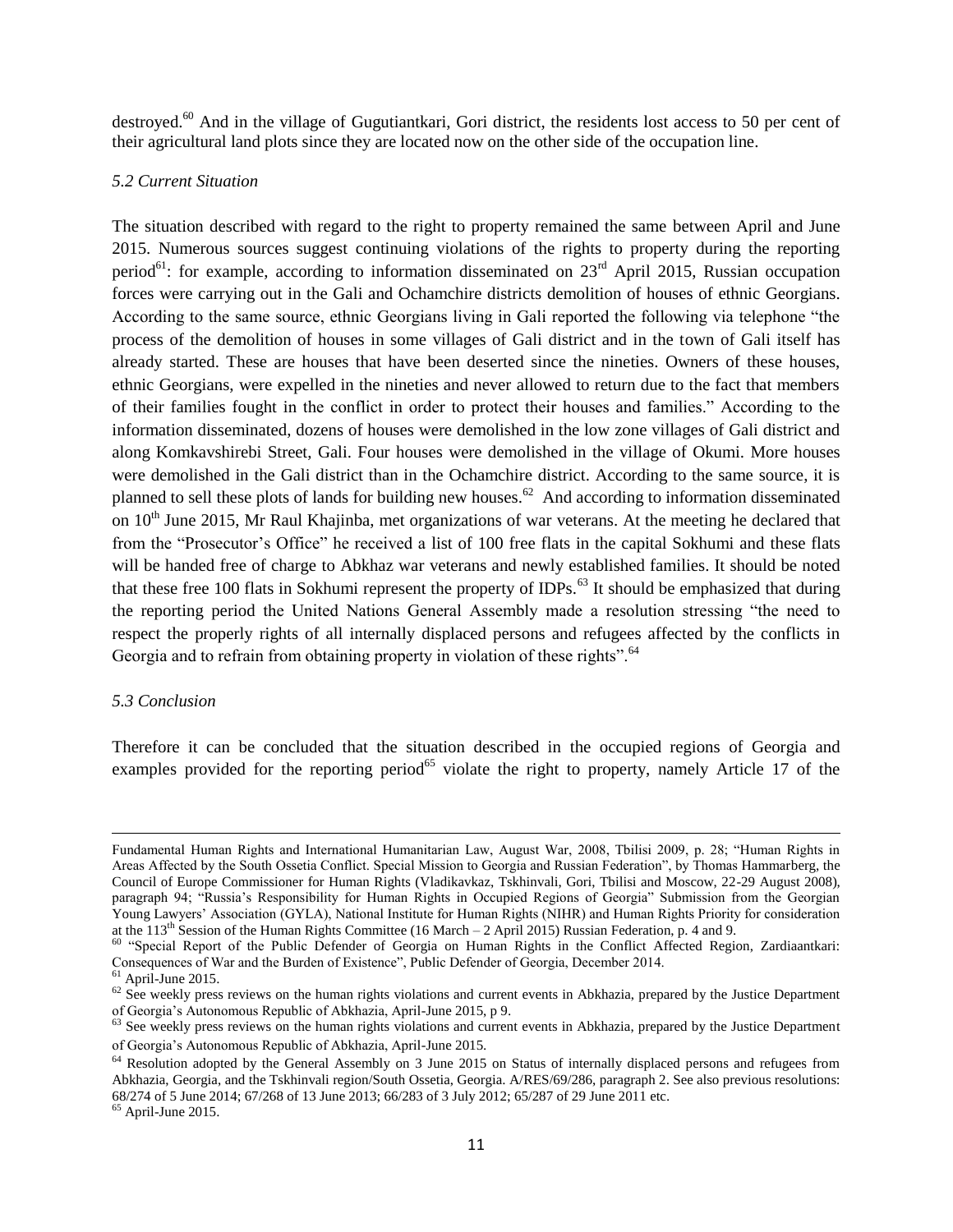Universal Declaration of Human Rights (UDHR); Article 1, Protocol No. 1 of the European Convention on Human Rights (ECHR); and the OSCE commitments<sup>66</sup>.

# **6. Right to Education in the Native Language**

# *6.1 Introduction*

The right to receive education in the native language is widely recognized under international law.<sup>67</sup> In the Gali district there are 31 schools. There are 4, 459 pupils and 918 employees in these 31 schools. From 4, 459 pupils, 4, 351 i.e. 97.57 per cent, are ethnically Georgian. From 918 employees, 91.78 per cent are ethnically Georgian.<sup>68</sup> From 31 schools only 11 schools, all of which are in "lower zone" of Gali district, have the status of Georgian schools where subjects are taught in the Georgian language.<sup>69</sup> It is alarming that in these 11 schools, the teaching hours of the Georgian language and literature has been decreased from 10-10 hours to 6-6 hours. These 4-4 hours are used for teaching the Russian language.<sup>70</sup> However, it should be noted that in these 11 schools the teaching of the history of Georgia and geography of Georgia is banned and the documents cannot be processed in the Georgian language.<sup>71</sup> As for 9 schools which are in "upper zone" of Gali district, subjects are taught only in the Russian language and only 1-1 hour is allocated for learning the Georgian language and Georgian literature.<sup>72</sup> It should be emphasized that the process of the installation of barbed wire fences by the Russian Federation and limitations on freedom of movement in the occupied regions of Georgia violate human rights, including, the right to education in the native language.

# *6.2 Current Situation*

 $\overline{\phantom{a}}$ 

Before 2014, in 11 Georgian schools in the Gali district, the Russian language was taught from  $3<sup>rd</sup>$  grade classes as a foreign language and now the Russian language is being taught from the  $1<sup>st</sup>$  grade classes as a "mother tongue".<sup>73</sup> According to the decision taken, in all schools of "lower zone" of Gali district, including in the 11 Georgian schools in the academic year 2015-2016, all subjects in the  $1<sup>st</sup>$  grade classes will be taught in the Russian language.<sup>74</sup> It is noteworthy that this is a practice which has been used in the schools of "upper zone" of Gali district where Russian language 1<sup>st</sup> grade classes gradually replaced Georgian

<sup>&</sup>lt;sup>66</sup> The OSCE commitments impose obligation on states to ensure that everyone has the right to enjoy property and that no one may be deprived of properly except under conditions provided for by law. Moscow Document (1991), paragraph 24; Copenhagen Document (1990), paragraph 9.6.

<sup>67</sup> *Languages and the Realization of the Right to Education*, UNESCO. For example, under the ECHR, the right to education implies the right to be educated in the national language. *Belgian Linguistic Case*, Judgment of 23 July 1968, para 3 (A.6 (1968), p.31). In *Cyprus v. Turkey* the Court stated that the abolishing the facility for Greek-Cypriot children in Northern Cyprus for pursuing a secondary education in the Greek language violated Article 2 of the ECHR. Judgment of 10 May 2001, paragraphs 273-280.

<sup>&</sup>lt;sup>68</sup> This data is based on the information supplied by the Educational Resource Centre of Gali district.

<sup>&</sup>lt;sup>69</sup> Report of the Year 2014 of the Public Defender of Georgia on the Situation of Rights of the Population Affected by the Conflicts, 5 June 2015, page 26.

<sup>&</sup>lt;sup>70</sup> 2014 Annual Report of the Public Defender of Georgia on the Situation of Human Rights and Fundamental Freedom in Georgia, page 845.

<sup>&</sup>lt;sup>71</sup> Proceedings of "Conference on the Right to Education in the Georgian Language in the Occupied Gali District", held on 23 June, 2015.

 $72$  Report of the Year 2014 of the Public Defender of Georgia on the Situation of Rights of the Population Affected by the Conflicts, 5 June 2015, page 27.

 $73$  2014 Annual Report of the Public Defender of Georgia on the Situation of Human Rights and Fundamental Freedom in Georgia, page 845.

 $74$  Proceedings of "Conference on the Right to Education in the Georgian Language in the Occupied Gali District", held on 23 June, 2015.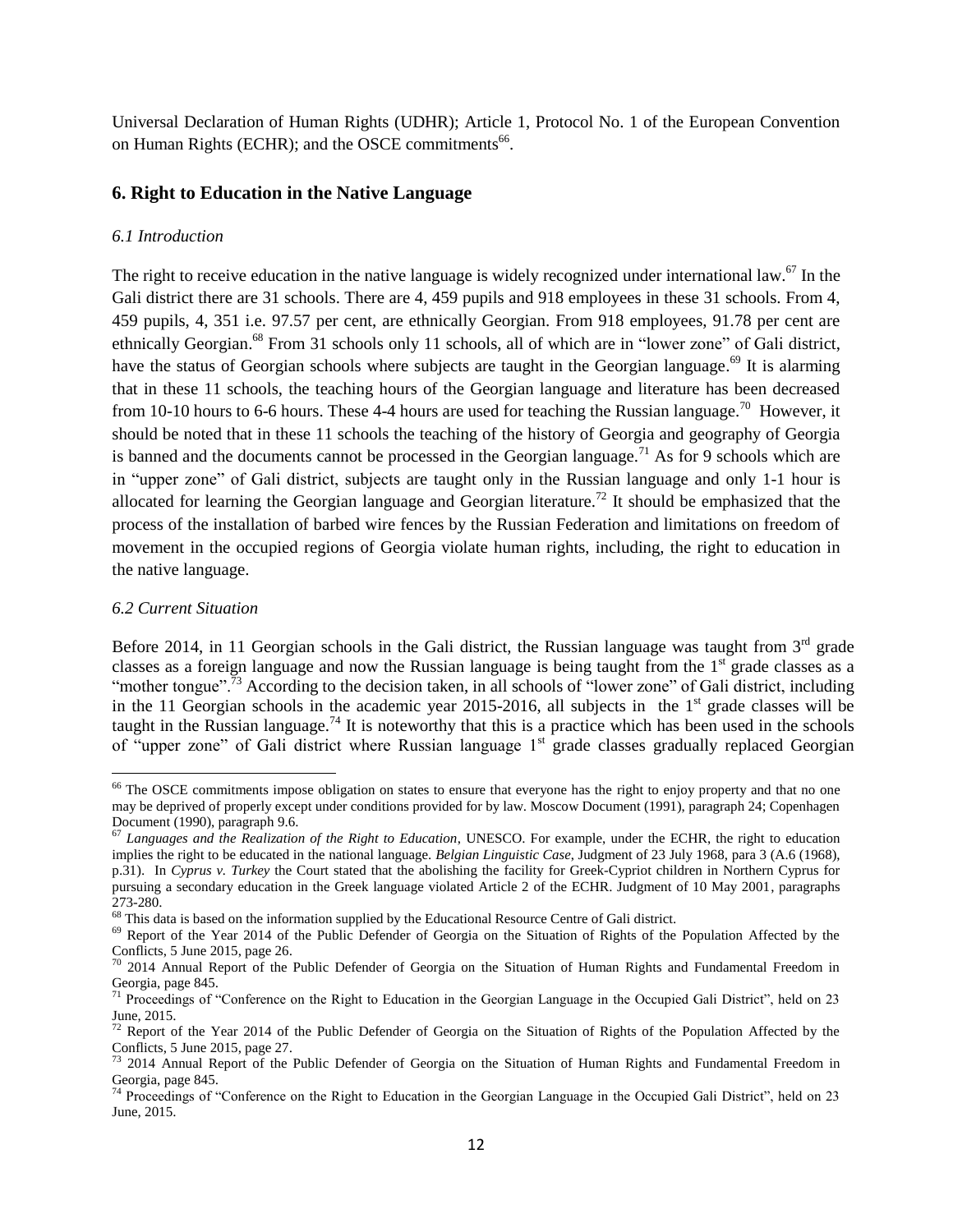language  $1<sup>st</sup>$  grade classes and Georgian schools gradually became Russian schools.<sup>75</sup> It should be recalled that replacement of the Georgian curriculum with a Russian curriculum in the schools of the Gali district was a part of a pre-electoral campaign of Mr Raul Khajinba. On  $12<sup>th</sup>$  March 2015, Mr Khajinba publicly declared when meeting the Gali residents that in the remaining 11 Georgian schools in the Gali district, the curriculum will become Russian from September 2015.<sup>76</sup> On 22<sup>nd</sup> May 2015, a teacher's conference was held in Gali; at the conference it was stated clearly that the decision had been made to transform the 11 schools of "lower zone" of Gali district into Abkhazian standards – implying teaching in the Russian language.<sup>77</sup> The fate of the status of the Georgian language and the number of hours of the Georgian language and literature to be taught in these 11 schools remain unclear.<sup>78</sup>

Children residing in the occupied villages of Saberio, Pichor and Meore Otobaia, Gali district, need to cross the occupation line in order to go to the schools in the Tsalenjikha and Zugdidi districts on territory controlled by the central government of Georgia. For comparison, in 2014, 103 schoolchildren were registered from the occupied regions in these schools and now in 2015 the number is 45; parents of the schoolchildren were forced to take their children to schools in the occupied region.<sup>79</sup> According to information disseminated on  $13<sup>th</sup>$  April 2015, there are plans to ban teaching in the Georgian language in the Gali district. According to residents of the Gali district, they are warned that from September 2015 their children will be taught only in Russian and Abkhazian languages. On 14<sup>th</sup> April 2015, Mr David Usupashvili, President of the Parliament of Georgia publicly commented on disseminated news on possible ban of the Georgian language in the Gali district. He stated that learning and education issue in the occupied Gali always was connected to many problems and that currently the Georgian authorities are not in a position to solve all the problems on the ground in Gali.<sup>80</sup> According to Ms Nona Shonia, Head of the Educational Resource Centre of the Gali district, from the academic year 2015-2016 the scope of the Georgian language in 11 Georgian schools of the Gali district will be further restricted and the subjects will be taught in the Russian language.<sup>81</sup> According to information disseminated on 13<sup>th</sup> April 2015, school directors and superior administrative staff of the schools in the occupied region of Abkhazia are banned to cross the occupation line and enter territory controlled by the central government of Georgia without special permission. According to the source, this ban might be extended to include all Georgian language teachers.<sup>82</sup>

#### 6.3 Conclusions

 $\overline{a}$ 

Therefore it can be concluded that the situation described in the occupied regions of Georgia and examples provided for the reporting period<sup>83</sup> constitute violations of the right to education in one's native language and therefore violations of Article 26 (read in conjunction with Article 2) of the Universal

 $75$  2014 Annual Report of the Public Defender of Georgia on the Situation of Human Rights and Fundamental Freedom in Georgia, page 845.

<sup>&</sup>lt;sup>6</sup> See weekly press reviews on the human rights violations and current events in Abkhazia, prepared by the Justice Department of Georgia's Autonomous Republic of Abkhazia, April-June 2015.

 $77$  Proceedings of "Conference on the Right to Education in the Georgian Language in the Occupied Gali District", held on 23 June, 2015.

 $78$  Proceedings of "Conference on the Right to Education in the Georgian Language in the Occupied Gali District", held on 23 June, 2015.

<sup>&</sup>lt;sup>79</sup> Proceedings of "Conference on the Right to Education in the Georgian Language in the Occupied Gali District", held on 23 June, 2015.

<sup>&</sup>lt;sup>80</sup> Comment by Mr David Usupashvili "Teaching and Learning Issue in Gali always was Connected to Many Problems", Interpressnews, 14 April, 2015.

<sup>&</sup>lt;sup>81</sup> See weekly press reviews on the human rights violations and current events in Abkhazia, prepared by the Justice Department of Georgia's Autonomous Republic of Abkhazia, April-June 2015.

 $82$  See weekly press reviews on the human rights violations and current events in Abkhazia, prepared by the Justice Department of Georgia's Autonomous Republic of Abkhazia, April-June 2015.

<sup>83</sup> April-June 2015.